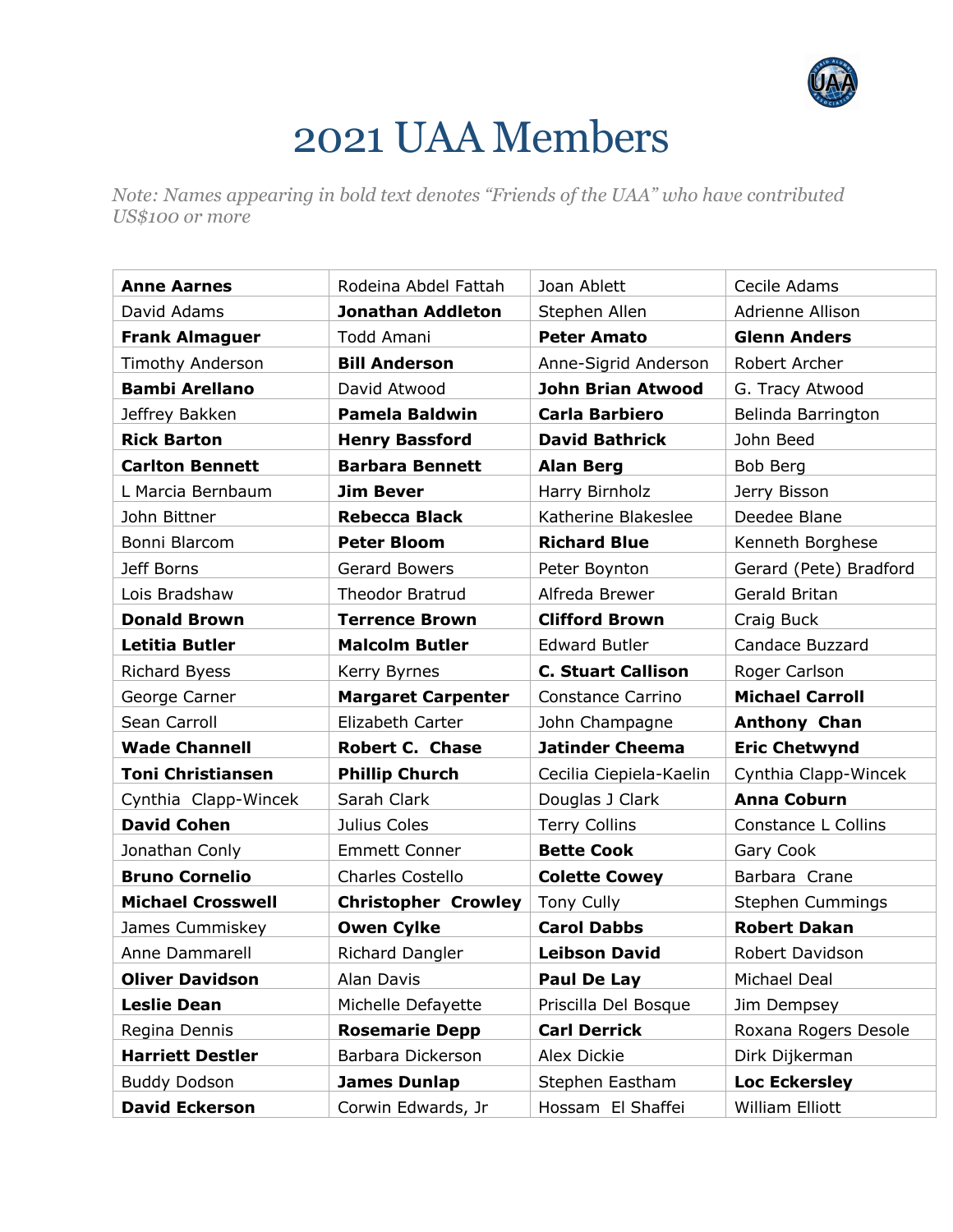| Bob Emrey                              | <b>Sharon Epstein</b>             | John Eriksson                          | C David Esch                           |
|----------------------------------------|-----------------------------------|----------------------------------------|----------------------------------------|
| C David Esch                           | Peter Ewell                       | <b>Thomas Fallon</b>                   | <b>Paula Feeney</b>                    |
| Lloyd Feinberg                         | Susan Fine                        | <b>Patrick Fine</b>                    | <b>Allen Fleming</b>                   |
| Michelle Folsom                        | Mary Foster                       | <b>James Fox</b>                       | <b>Thomas H. Fox</b>                   |
| Elizabeth Fox                          | Lisa Franchett                    | <b>Joseph Fredericks</b>               | <b>William Frej</b>                    |
| Susan Fritz                            | <b>Larry Garber</b>               | <b>David Garms</b>                     | <b>William Garvelink</b>               |
| Philip Gary                            | <b>Jose M Garzon</b>              | <b>Earl Gast</b>                       | James Gaughran                         |
| William Gelman                         | Gene George                       | <b>Cindy Gersony</b>                   | <b>Dale Gibb</b>                       |
| <b>Stephen Giddings</b>                | <b>Frederick Gilbert</b>          | <b>Frederick Gilbert</b>               | <b>Duff Gillespie</b>                  |
| Judith Gilmore                         | <b>Paula Goddard</b>              | <b>Rick Gold</b>                       | William Goldman                        |
| Carey Gordon                           | William Granger                   | <b>Stephen Grant</b>                   | Harold Gray                            |
| John Grayzel                           | Ned Greeley                       | <b>Deborah Grieser</b>                 | Carol Grigsby                          |
| <b>Sherry Grossman</b>                 | Madhumita Gupta                   | <b>William Hammink</b>                 | Carol Hansen                           |
| Kathleen Hansen Conroy                 | R. David Harden                   | Donnie Harrington                      | <b>Polly Harrison</b>                  |
| Michael Harvey                         | Mary Harvey                       | Stephen Haykin                         | Margaret Healey                        |
| Lawrence Heilman                       | Carl Henn                         | <b>Michael Hirsh</b>                   | <b>Beth Hogan</b>                      |
| Paul Holmes                            | James (Jim)<br><b>Holtaway</b>    | Kempe Hope                             | <b>Mary Huntington</b>                 |
| Robert Ichord                          | George Ingram                     | Paul Isenman                           | <b>David Jessee</b>                    |
| John Johns                             | Charles Johnson                   | William Johnson                        | Thomas Johnson                         |
| Frances Johnson                        | Katherine Jones Debay             | <b>Robert Jordan</b>                   | Susan Kakesako                         |
|                                        |                                   |                                        | Deborah Kennedy-                       |
|                                        |                                   |                                        |                                        |
| Jill Kelley                            | Kevin Kelly                       | Thomas Kennedy                         | Iraheta                                |
| <b>Janet E Kerley</b>                  | <b>Janet Kerley</b>               | Donna Kerner                           | <b>Michael Kerst</b>                   |
| <b>Erna Kerst</b>                      | Shahabuddin Khan                  | Scott Kleinberg                        | Monica Knorr                           |
| <b>Mary Knox</b>                       | <b>Joel Kolker</b>                | <b>Bob Kramer</b>                      | <b>Peter Kranstover</b>                |
| <b>James Kunder</b>                    | Elisabeth Kvitashvili             | Jean Lange                             | <b>Brad Langmaid</b>                   |
| Kenneth Lanza                          | <b>Peter Lapera</b>               | <b>Carl Leonard</b>                    | Ronald Levin                           |
| Neil Levine                            | <b>Mary Lew</b>                   | <b>Mary Lewellen</b>                   | Maureen Lewis                          |
| George Lewis                           | Jon Lindborg                      | Gary Linden                            | Charles Llewellyn                      |
| Kristin Loken                          | David Losk                        | John Lovaas                            | <b>Drew Luten</b>                      |
| Lowell Lynch                           | <b>Shane Maccarthy</b>            | <b>Roberta Mahoney</b>                 | <b>Susan Malick</b>                    |
| Raymond Malley                         | <b>Maria Mamlouk</b>              | Jerre Manarolla                        | Pamela Mandel                          |
|                                        | <b>Jeffrey Marburg-</b>           |                                        |                                        |
| Cecily Mango                           | Goodman                           | <b>Richard Martin</b>                  | <b>Raymond Martin</b>                  |
| Patricia Matheson                      | Nahed Matta                       | Robert Maushammer                      | <b>Andrew Maxey</b>                    |
| <b>David Mccloud</b>                   | Mike Mcgahuey                     | <b>Jenny Mcgee</b>                     | Cressida Mckean                        |
| Laura Mcpherson                        | Robert Meriwether                 | Albert Merkel<br>Constantine           | <b>David Merrill</b>                   |
| <b>Charles Merritt</b><br>Andy Michels | Marilyn Merritt<br>Virgil Miedema | Michalopoulos<br><b>Chris Milligan</b> | <b>James Michel</b><br>Khadijat Mojidi |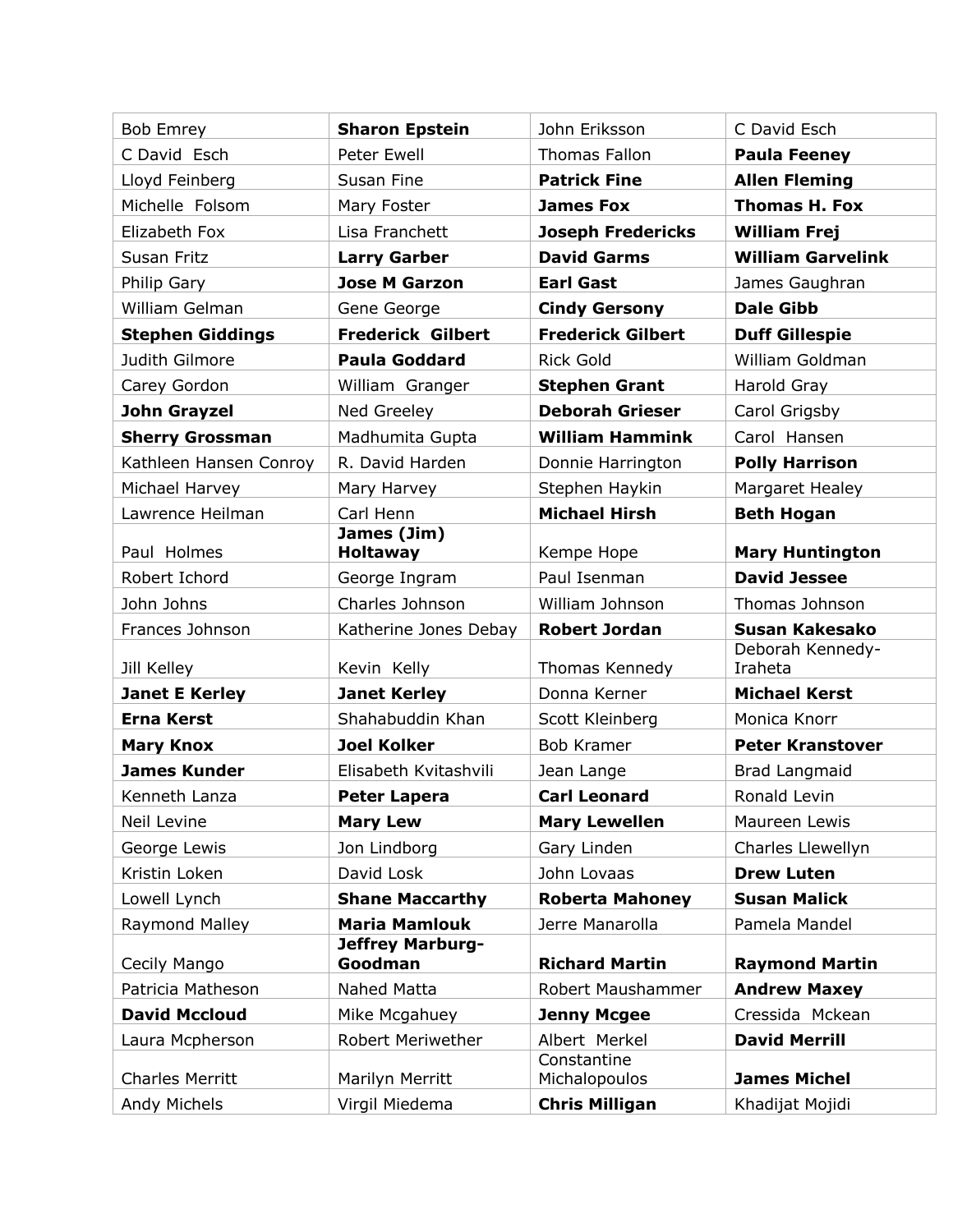| Andrew Morehead           | <b>Thomas Morris</b>                  | <b>Kevin Mullally</b>                        | <b>Desaix Myers Iii</b>       |
|---------------------------|---------------------------------------|----------------------------------------------|-------------------------------|
| Alfred Nakatsuma          | William Nance                         | Robert Navin                                 | David Nelson                  |
| Richard Nelson            | <b>Margaret Neuse</b>                 | <b>Ginny Newberg</b>                         | <b>Gary Newton</b>            |
| Tam Nguyen                | <b>Thomas Nicastro</b>                | Wayne Nilsestuen                             | Robert Nooter                 |
| <b>James Norris</b>       | <b>Walter North</b>                   | Noreen O'Meara                               | Mary Offerdahl                |
| Sarah Olfs                | David Olinger                         | Jon Orourke                                  | Mark Oviatt                   |
| Sara Pacque-Margolis      | Carole Palma                          | Alexandria Panehal                           | Lyne Paquette                 |
| <b>Norma Parker</b>       | Sharon Pauling                        | <b>Carol Peasley</b>                         | Leslie Perry                  |
| <b>James Peters</b>       | Harry Petrequin                       | Viviann Pettersson                           | <b>John Pielemeier</b>        |
| <b>Nancy Pielemeier</b>   | <b>Donald Pressley</b>                | <b>Neil Price</b>                            | Carl Pryor                    |
| <b>Timothy Quick</b>      | Patrick Rader                         | Rose Rakas                                   | Matthew Rathgeber             |
| Samuel Rea                | James Redder                          | <b>Allan Reed</b>                            | Maria Rendon                  |
| Robert Ressequie          | <b>William Rhoads</b>                 | <b>Stacy Rhodes</b>                          | Julia Richards                |
| <b>Lex Rieffel</b>        | Mary Ann Riegelman                    | <b>Raymond Rifenburg</b>                     | <b>Joy Riggs-Perla</b>        |
| Susan Riley               | Jami Rodgers                          | <b>Denise Rollins</b>                        | Irving Rosenthal              |
| Carla Royalty             | <b>Cynthia Rozell</b>                 | <b>Brian Rudert</b>                          | Anand Rudra                   |
| Joseph Ryan               | <b>Beatrice Saint Victor</b>          | Dean Salpini                                 | Georgia Sambunaris            |
| <b>Bill Schauffler</b>    | Mark Schneider                        | Kenneth Schofield                            | David Schroder                |
| <b>Loren Schulze</b>      | <b>Rick Scott</b>                     | <b>Sara Seims</b>                            | Barbara Seligman              |
| Satish Shah               | <b>Alexander Shakow</b>               | <b>Maureen Shauket</b>                       | <b>David Shear</b>            |
| <b>Christine Sheckler</b> | James Shelton                         | <b>Stephen Silcox</b>                        | <b>Mark Silverman</b>         |
| <b>Emmy Simmons</b>       | <b>Anne Simmons-</b><br><b>Benton</b> | <b>Steven Sinding</b>                        | Meri Sinnitt                  |
| Andrew Sisson             | James Sitrick Jr                      | Mary Skarie                                  | <b>Heather Skilling</b>       |
| <b>Laura Slobey</b>       | <b>Glenn Slocum</b>                   | Kris Smathers                                | <b>Kenneth Smith</b>          |
| <b>James Smith</b>        | Monica Smith                          | <b>Barbara Smither</b>                       | <b>Robert Sonenthal</b>       |
| <b>Donald Soules</b>      | Barbara Spaid                         | Gail Spence                                  | Jonathan Sperling             |
| <b>David Sprague</b>      |                                       |                                              |                               |
|                           |                                       |                                              |                               |
| Thomas Stephens           | Thomas Staal<br>William Sugrue        | <b>Donns Stauffer</b><br><b>Howard Sumka</b> | James Stein<br>Mellen Tanamly |
| <b>Katherine Taylor</b>   | Littleton Tazewell                    | John Thomas                                  | Randal Thompson               |
| George Thompson           | <b>Paul Thorn</b>                     | Miles Toder                                  | <b>Kiert I Toh</b>            |
| Michael Trott             | <b>Dianne Tsitsos</b>                 | <b>Nancy Tumavick</b>                        | <b>Barbara Turner</b>         |
| <b>James Unti</b>         | <b>Roxann Van Dusen</b>               | Sharon Van Pelt                              | Thomas Vellenga               |
| Ronald Venezia            | James Vermillion                      | Paul Vitale                                  | Robert Walker                 |
| Brad Wallach              | Bonnie Walter                         | <b>James Ward</b>                            | <b>Abdi Wardere</b>           |
| <b>Elizabeth Warfield</b> | Elzadia Washington                    | <b>James Watson</b>                          | Janice Weber                  |
| <b>Theodore Weihe</b>     | Jerry Taylor II                       | Dennis Weller                                | <b>Mark Wentling</b>          |
| <b>Gordon West</b>        | John Westley                          | <b>John Westley</b>                          | Reid Whitlock                 |